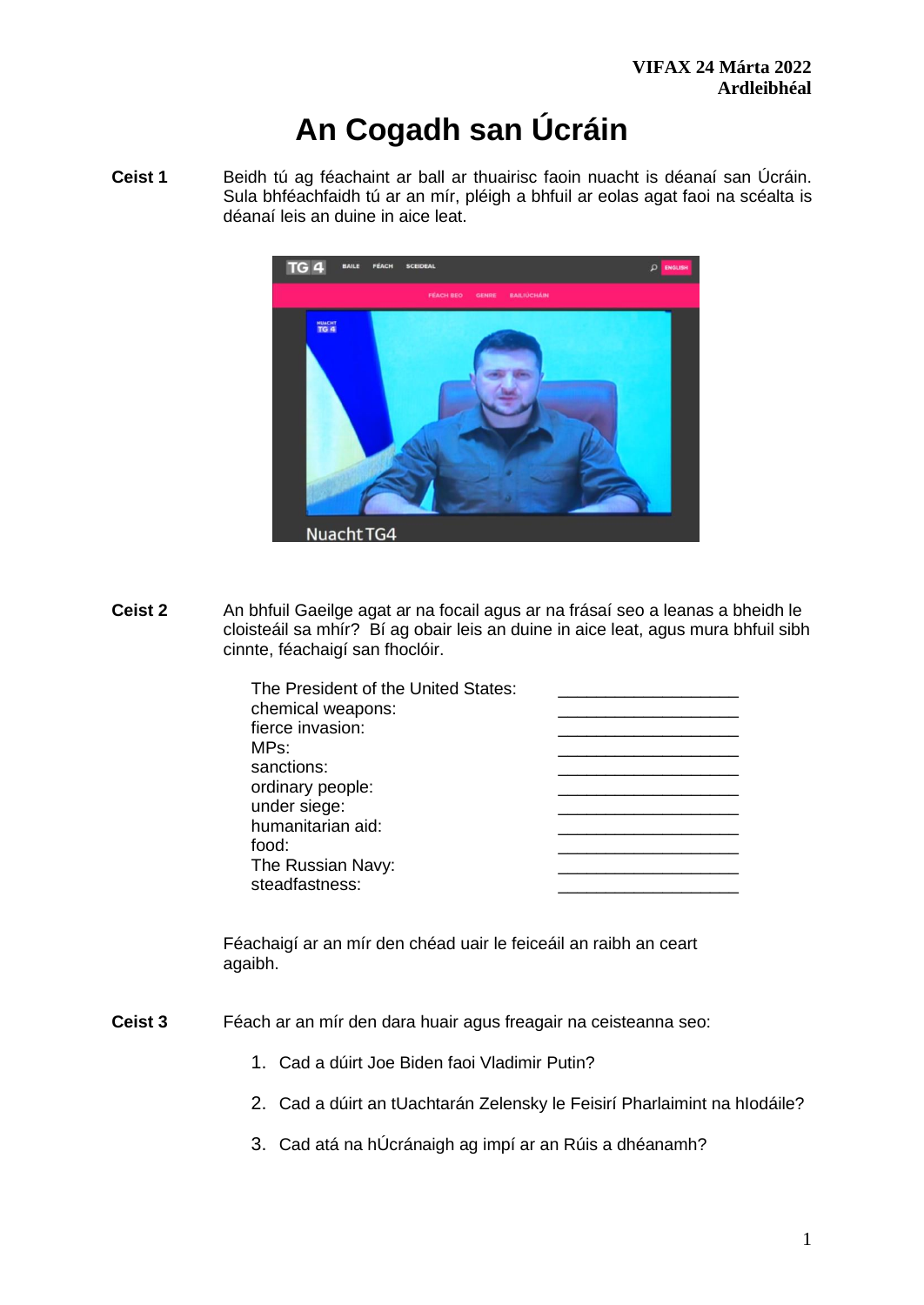- 4. Cén t-eolas a thugtar dúinn faoi na cathracha seo a leanas: Mariupol, Kharkiv agus Odessa?
- 5. Cé hé António Guterres?

Cad iad na freagraí a bhí ag an duine in aice leat?

#### **Ceist 4** An séimhiú

Féach ar an sliocht thíos ón script. Tá sé shéimhiú agus trí urú ar lár. Líon isteach anois iad.

Tá sé beagnach mí ó tosaigh ionradh fíochmhar na Rúise ar an Úcráin. Agus é ag labhairt le Feisirí i Parlaimint na hIodáile, dúirt Uachtarán na hÚcráine, Volodymyr Zelensky, gur gearr go dtiocfaidh an Úcráin as an cogadh. Ach, thug sé foláireamh freisin go bhfuil fórsaí na Rúise ag iarraidh treabhadh leo isteach san Eoraip.

Tá an tUachtarán ag iarraidh ar tíortha an Iarthair tuilleadh smachtbhannaí a chur i bhfeidhm ar an Rúis. Tá súil le scéala faoi seo ó Aontas na hEorpa faoi deireadh na seachtaine.

Tá an Úcráin ag impí ar an Rúis, gnáthdaoine atá i gcruachás a ligean amach as Cathair Mariupol, atá go mór faoi léigear, agus cúnamh daonnúil a ligean isteach. Deir oifigigh na cathrach nach bhfuil beatha, leigheas, cumhacht ná uisce reatha inti.

Ní hamháin go bhfuil an trodaíocht ag leanacht i Mariupol ach tá sé amhlaidh in Kharkiv. Tá Odessa faoi ionsaí ón farraige ag Cabhlach na Rúise chomh maith. Ach in ainneoin n-ionsaithe leanúnacha ar an Úcráin, deir Uachtarán na Stát Aontaithe, Joe Biden, go bhfuil Vladimir Putin faoi brú ollmhór mar gheall ar seasmhacht lucht míleata na hÚcráine. Agus, ó tharla freisin go bhfuil tíortha an Iarthair aontaithe faoina bhfuil ag titim amach.

**Ceist 5** '…airm cheimiceacha…'

Cén fáth a bhfuil séimhiú ar an bhfocal 'ceimiceacha' thuas?

Cuir na hainmfhocail agus na haidiachtaí seo thíos san iolra anois. Féach an sampla:

| abairt fhada:     | abairtí fada |
|-------------------|--------------|
| focal mór:        |              |
| gluaisteán dearg: |              |
| comhrá suimiúil:  |              |
| fear deas:        |              |
| tír shaibhir:     |              |
| bláth buí:        |              |
| ceist dheacair:   |              |
| bord bán:         |              |
|                   |              |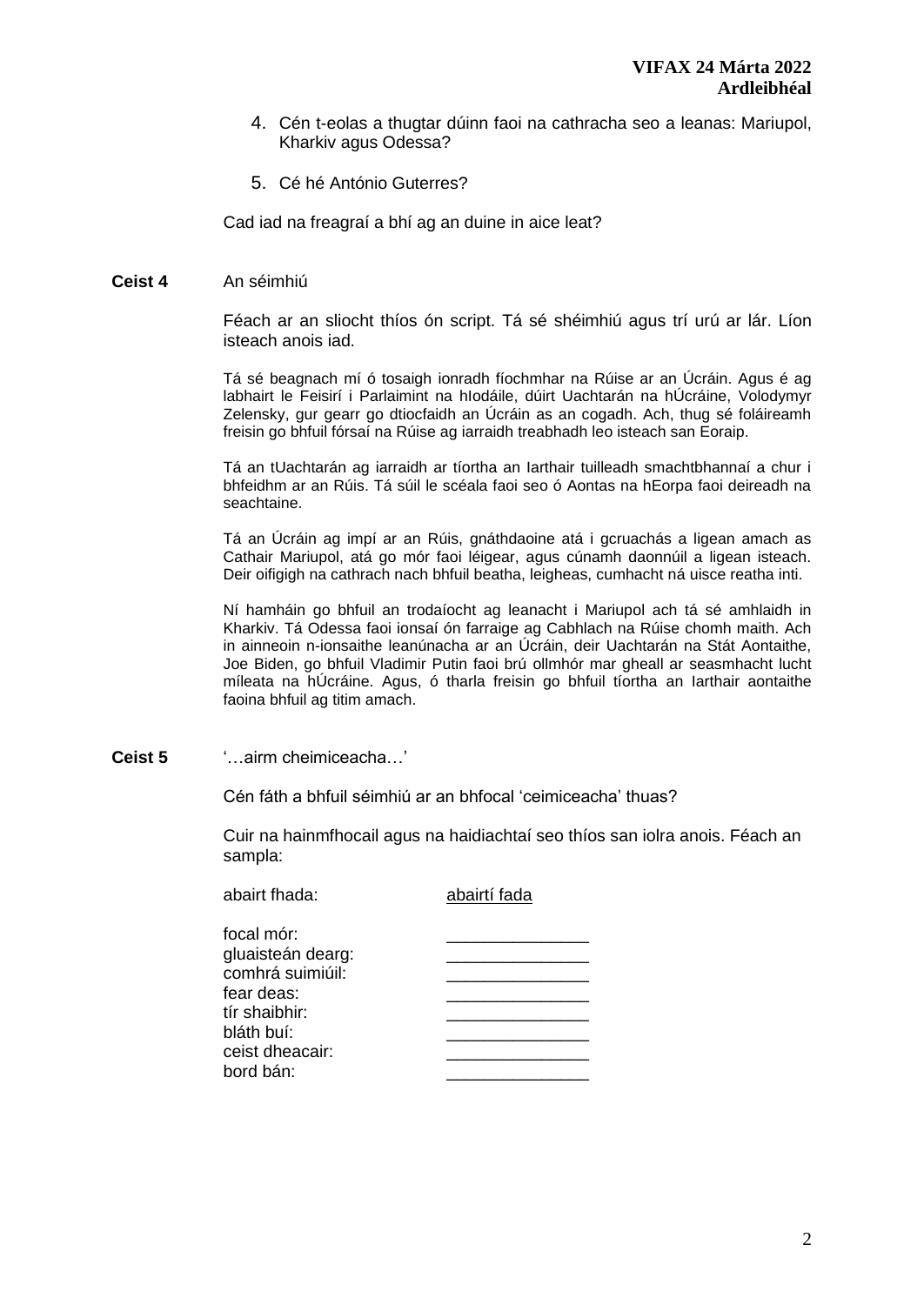**Ceist 6** Samhlaigh gur ateangaire tú. Conas a d'aistreofá an abairt seo a bhí ag António Guterres:

> *Continuing the war in Ukraine is morally unacceptable, politically indefensible and militarily nonsensical.*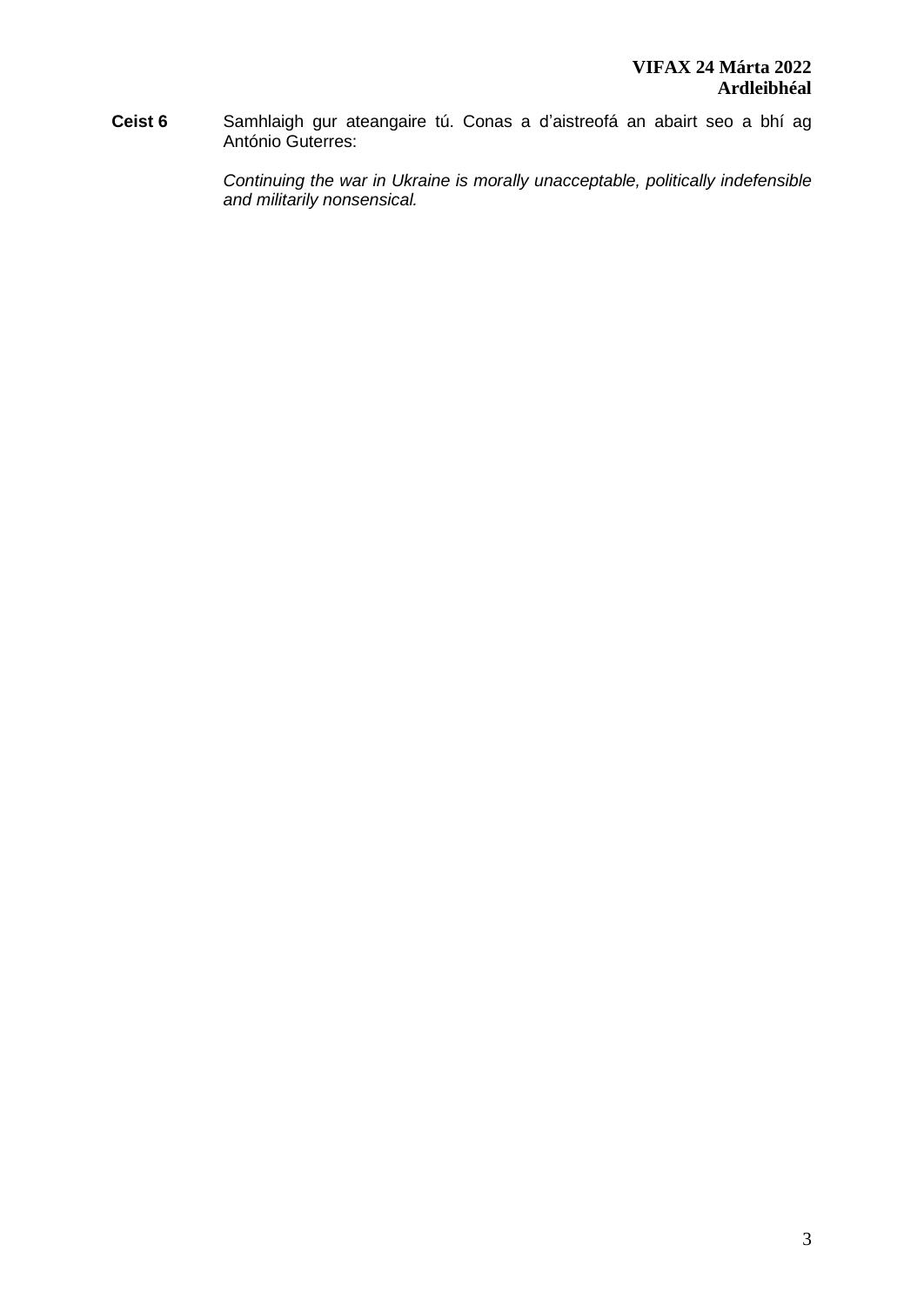## **Treoracha agus Freagraí**

#### **Ceist 1**

Iarr ar gach beirt an cheist a phlé le chéile. Pléigh an topaic leis an rang iomlán sula seinnfear an mhír.

## **Ceist 2**

| The President of the United States: Uachtarán na Stát Aontaithe |                   |
|-----------------------------------------------------------------|-------------------|
| chemical weapons:                                               | airm cheimiceacha |
| fierce invasion:                                                | ionradh fíochmhar |
| MPs:                                                            | Feisirí           |
| sanctions:                                                      | smachtbhannaí     |
| ordinary people:                                                | gnáthdhaoine      |
| under siege:                                                    | faoi léigear      |
| humanitarian aid:                                               | cúnamh daonnúil   |
| food:                                                           | beatha            |
| The Russian Navy:                                               | Cabhlach na Rúise |
| steadfastness:                                                  | seasmhacht        |
|                                                                 |                   |

## **Ceist 3**

Féach an script.

## **Ceist 4**

Tá sé beagnach mí ó t**h**osaigh ionradh fíochmhar na Rúise ar an Úcráin. Agus é ag labhairt le Feisirí i **b**Parlaimint na hIodáile, dúirt Uachtarán na hÚcráine, Volodymyr Zelensky, gur gearr go dtiocfaidh an Úcráin as an **g**cogadh. Ach, thug sé foláireamh freisin go bhfuil fórsaí na Rúise ag iarraidh treabhadh leo isteach san Eoraip.

Tá an tUachtarán ag iarraidh ar t**h**íortha an Iarthair tuilleadh smachtbhannaí a chur i bhfeidhm ar an Rúis. Tá súil le scéala faoi seo ó Aontas na hEorpa faoi d**h**eireadh na seachtaine.

Tá an Úcráin ag impí ar an Rúis, gnáthd**h**aoine atá i gcruachás a ligean amach as Cathair Mariupol, atá go mór faoi léigear, agus cúnamh daonnúil a ligean isteach. Deir oifigigh na cathrach nach bhfuil beatha, leigheas, cumhacht ná uisce reatha inti.

Ní hamháin go bhfuil an trodaíocht ag leanacht i Mariupol ach tá sé amhlaidh in Kharkiv. Tá Odessa faoi ionsaí ón **bh**farraige ag Cabhlach na Rúise chomh maith. Ach in ainneoin n-ionsaithe leanúnacha ar an Úcráin, deir Uachtarán na Stát Aontaithe, Joe Biden, go bhfuil Vladimir Putin faoi b**h**rú ollmhór mar gheall ar s**h**easmhacht lucht míleata na hÚcráine. Agus, ó tharla freisin go bhfuil tíortha an Iarthair aontaithe faoina bhfuil ag titim amach.

## **Ceist 5**

Cuirtear séimhiú ar an aidiacht a leanann ainmfhocal san iolra agus a chríochnaíonn le consan caol.

| focal mór:        | focail mhóra        |
|-------------------|---------------------|
| gluaisteán dearg: | gluaisteáin dhearga |
| comhrá suimiúil:  | comhráite suimiúla  |
| fear deas:        | fir dheasa          |
| tír shaibhir:     | tíortha saibhre     |
| bláth buí:        | bláthanna buí       |
| ceist dheacair:   | ceisteanna deacra   |
| bord bán:         | boird bhána         |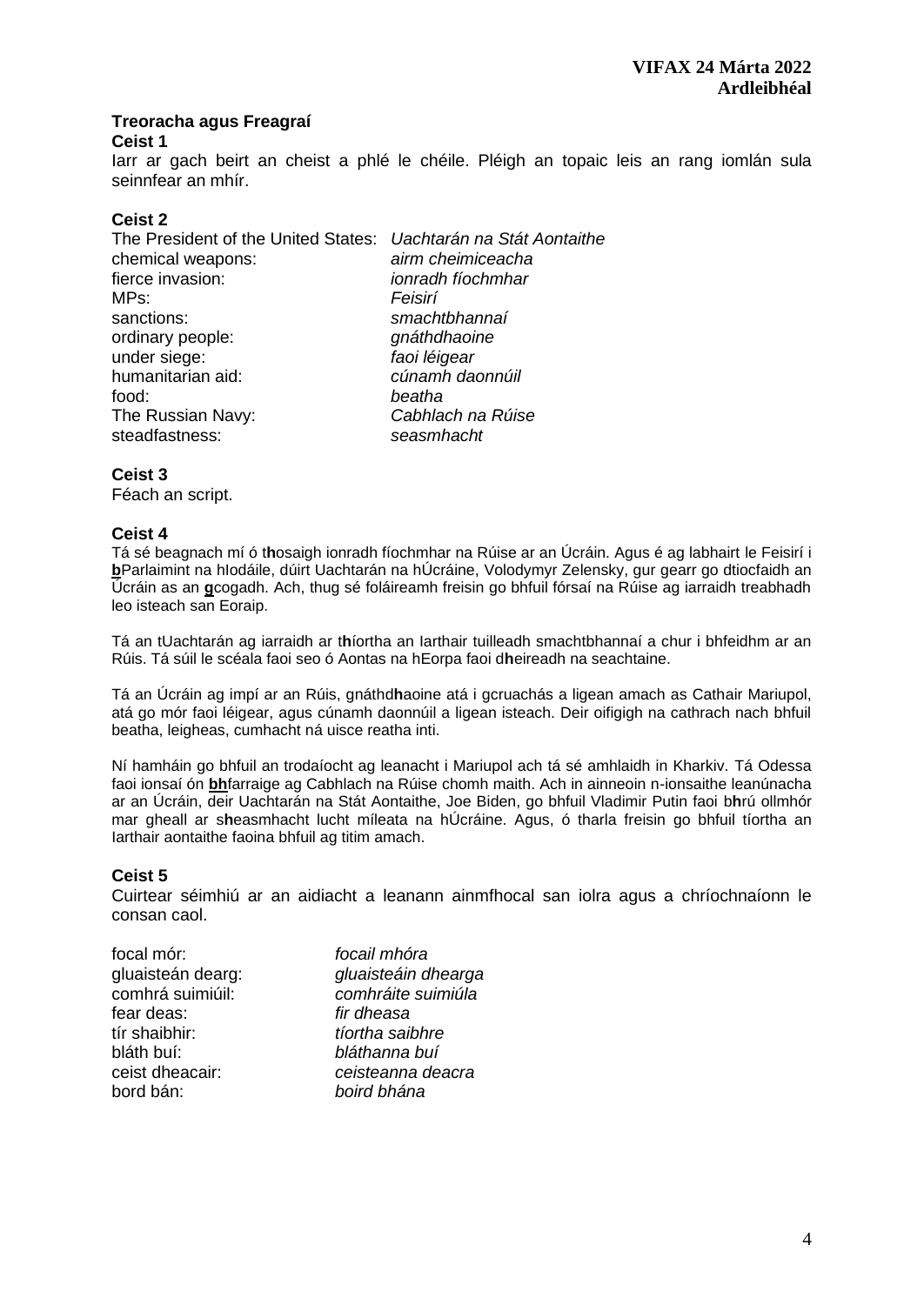## **Ceist 6** Aistriúchán samplach:

*Continuing the war in Ukraine is morally unacceptable, politically indefensible and militarily nonsensical.*

Níl sé inghlactha ó thaobh na moráltachta de, ná inchosanta ó thaobh na polaitíochta de, ná ciallmhar ó thaobh comhrac míleata de, leanúint ar aghaidh leis an gcogadh san Úcráin.